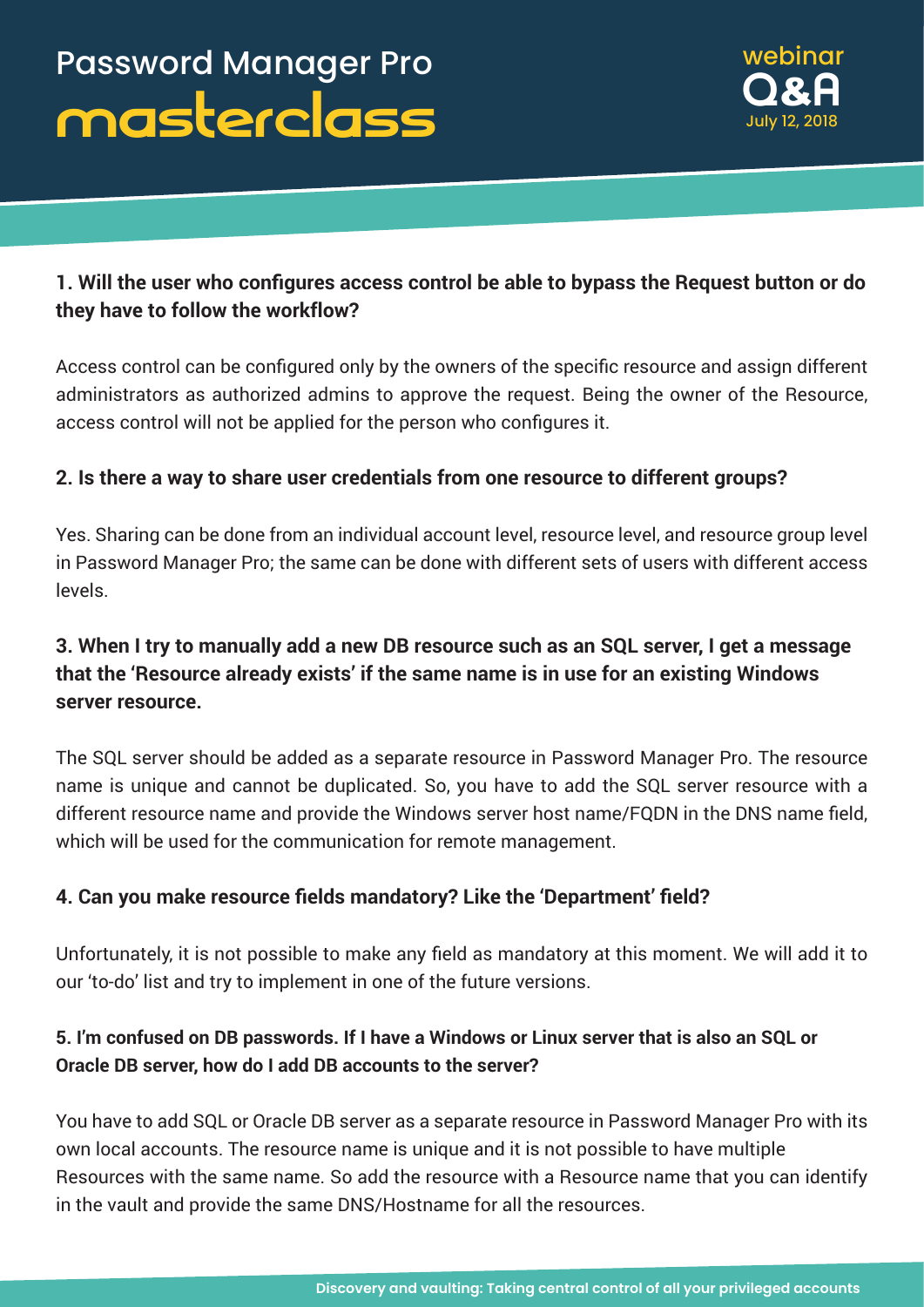### **6. What is the difference between Windows Agent and Windows Domain Agent?**

Windows agent is to manage the local account passwords on Windows endpoints/servers and Windows domain agent is for Domain Account password management.

## **7. Is there any way to add an approver to all resources in access control, maintaining the same configuration?**

We will take this as a feature request and try to implement a bulk edit option in one of our future releases.

### **8. How can one add applications URL, as in web-based applications?**

When you add a resource manually in Password Manager Pro, you have to specify the resource type as website accounts and the URL should be added in the Resource URL field. The same applies when you do it in bulk through a CSV file as well.

# **9. Should we add new approvers for each resource individually under access control configuration?**

Yes. At present, new approvers should be added one by one. We will analyse the feasibility to provide a bulk option and implement in one of our upcoming releases. Thank you for the suggestion.

# **10. Do you plan to support Linux/UNIX discovery over SSH? Telnet is not considered secure and therefore usually not enabled on most boxes.**

Yes. We understand that telnet is not secure and our development team is already looking for an alternate option for Linux resource discovery other than telnet.

### **11. Can you connect to multiple domains?**

Yes.

## **12. In what version did the Access Control get released?**

The access control was implemented in one of our older versions that was released in 2015.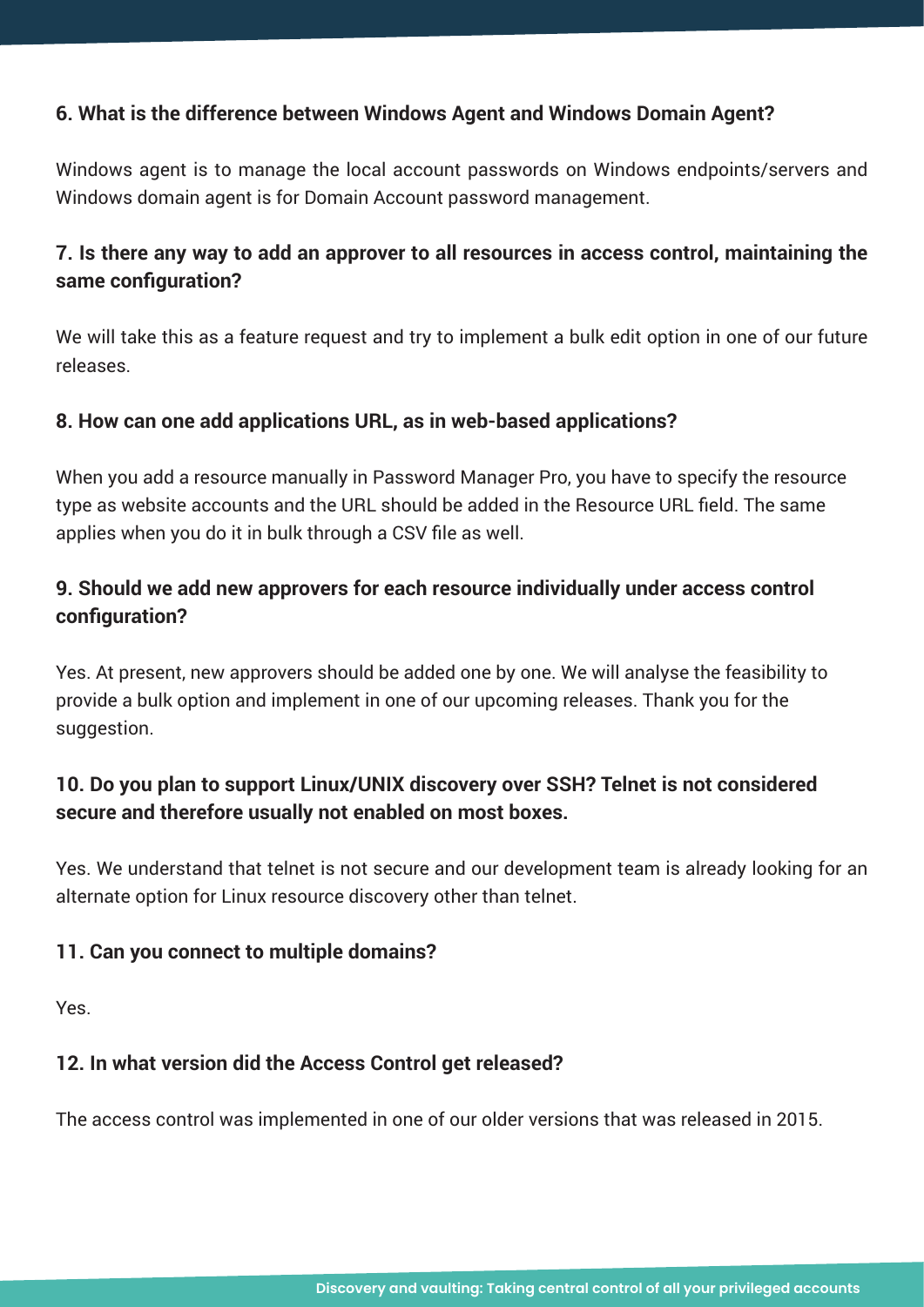### **13. Why wouldn't discovery of a particular server not capture a local admin password?**

If you are discovering resources using Windows AD automatic discovery, PMP will be able to identify the local accounts. On the other hand, if it is a work group computer that has been added manually or through a CSV import into the vault, you have to select Resource actions --> Configure Remote Password Reset and select an admin account.

# **14. How can an administrator tell if there are passwords to which they do not have access to? So they can double check if someone else failed to share it with them.**

Administrator will be able to pull Resource/Resource group, User/User group specific reports to get the complete information about the sharing.

### **15. Does the discovery collect the actual password to the account?**

No, it doesn't. Not only PMP, no application has the ability to pull passwords from devices, servers or applications. Instead, once the accounts are discovered, PMP randomizes the passwords, assigns a new, unique password for each account, and stores them in the vault.

### **16. Are imported AD credentials secure in PMP?**

Yes, of course. As far as AD is concerned, PMP imports service account to be managed and they are encrypted with dual layer of encryption and stored in our database. Secondly, when PMP imports the end user account to allow login to the application, it just fetches the user info like name, login name and object GUID from AD; it doesn't import the passwords. Every time a user logs in to the PMP application, it contacts AD to authenticate the users.

# **17. What flavors of Linux agent does it support? Is it RPM based or would you need to compile manually?**

Supports all flavors of Linux and it is RPM based so it doesn't require to be compiled manually.

# **18. Wouldn't the preferred method be to import resources (Windows Servers) from Active Directory?**

Yes. That is the preferred and the easiest way to discover all the Windows end points.

### **19. Are all the domain service accounts stored under the domain controller resource?**

Yes. Domain service accounts get added under the domain controller resource and their resource type is tagged as Windows Domain.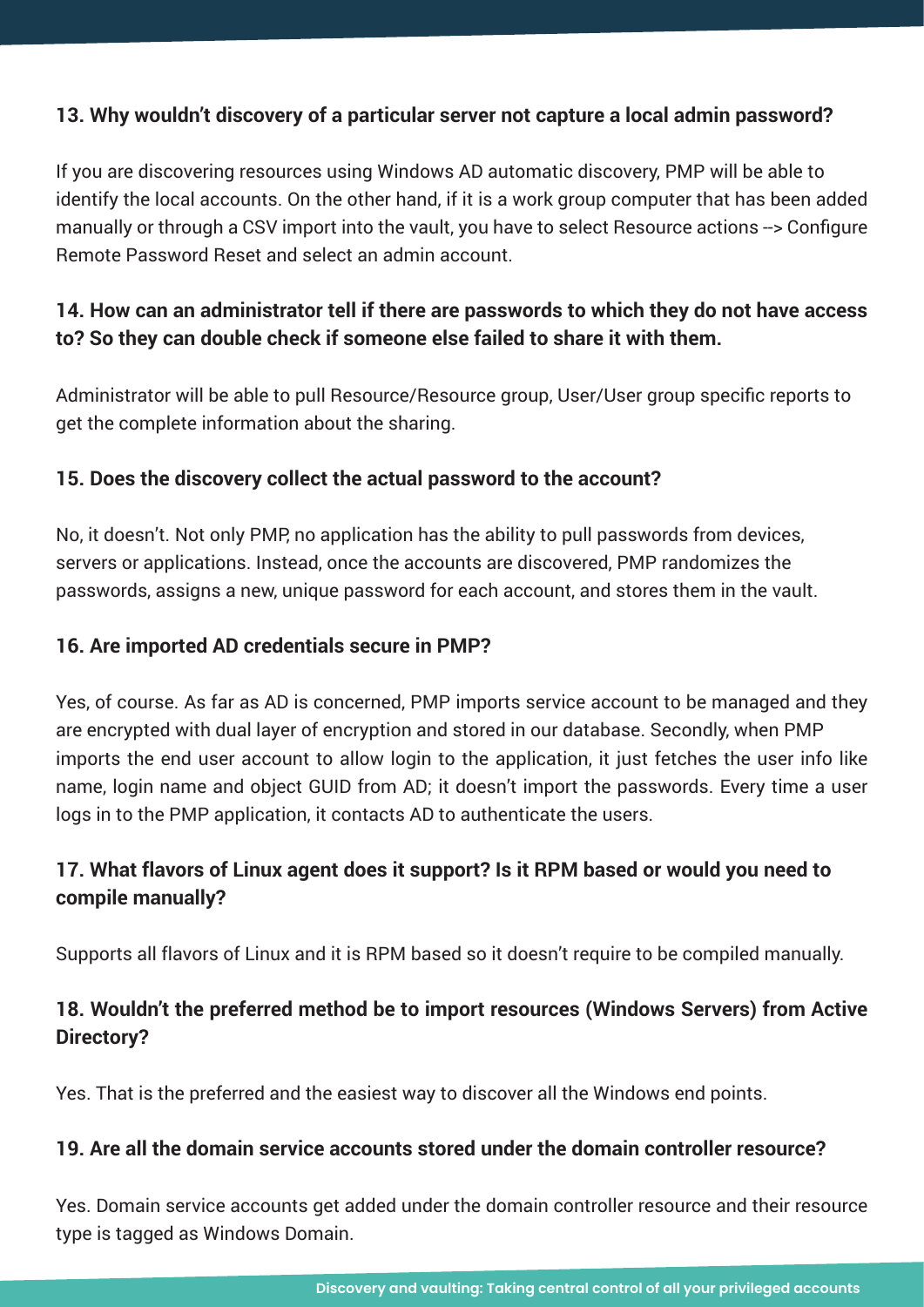### **20. What is the difference between privilege levels in PMP?**

View Passwords: Users and User groups can only access the passwords.

Modify Passwords: Users and User groups can both access and carry out modifications to the shared resources. However, this privilege does not allow the other users to change any other attribute of the resource.

Full Access: Users and User groups have complete management of resource/resource group. They can even re-share the resource or password with other users.

### **21. Can we manage passwords from AD service accounts?**

Yes. Password Manager Pro can remotely manage the passwords of your service account, scheduled task accounts and app pool accounts.

# **22. How can remote login methods, such as RDP or SSH, be enabled for custom resource types?**

Once you create the custom resource type in PMP, navigate to the Admin tab and select **Auto logon helper** under **Customization.** Here you should be able to edit the required method and assign the new resource type to the list and save.

# 23. Is it possible to give a user access to a resource, use RDP, and only see/reset their own **password? We were hoping to use PMP as a jump box since it records sessions.**

Yes, it is possible. Apart from the password reset of their own domain account, the users will be able to use PMP with their domain account to connect to any server. Please contact us at pmp-eval@manageengine.com for more info.

# **24. My database is getting full, what is the best practice to clean up the transaction logs on PMP?**

Please contact us at passwordmanagerpro-support@manageengine.com and one of our support engineers will help you.

### **25. What is the difference between Administrator vs Super Admin vs Password Admin?**

1) Administrators set up, configure, and manage the PMP application. Users with this role can manage all user, resource and password related operations, as well as access audit records and reports. However, they can view only those resources and passwords that were created by them and the ones shared with them by other users.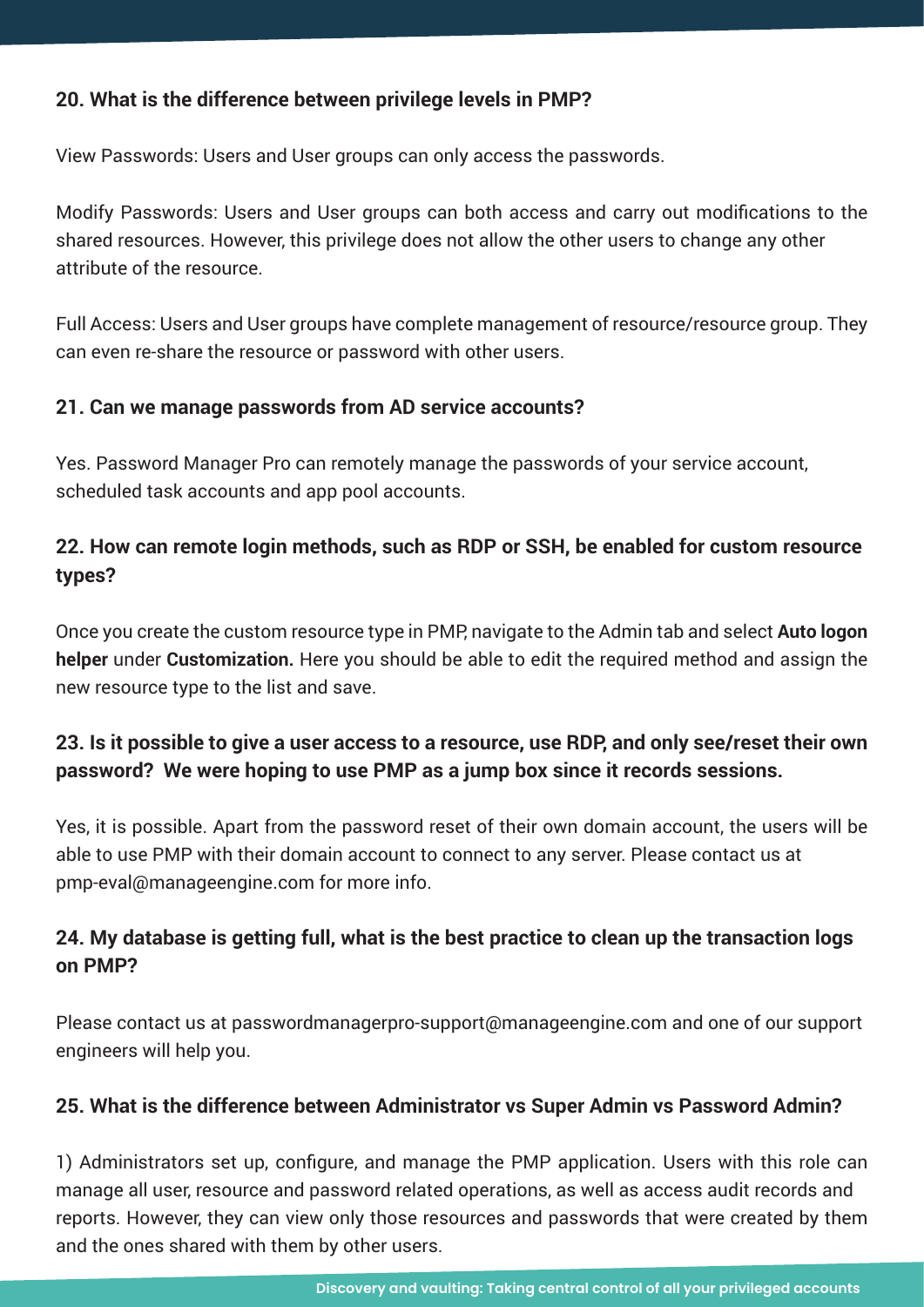2) Password Administrators can perform resource and password-related operations. However, they can view only those resources and passwords that were created by them and the ones shared with them by other users.

3) Privileged Administrators have the same privileges as an administrator. In addition, they also have the privilege to configure privacy and security controls available under Privacy Settings, IP Restrictions, and Emergency Measures.

4) Super Administrator will have access to all the resources added in PMP by all administrators regardless of sharing.

### **26. Why do our resources show up as belonging to a user that created the resource?**

Yes, the person who creates a resource becomes the owner of it in Password Manager Pro. The owner can either share the resource or transfer the ownership to a new user.

### **27. Can you have 2 active directory domains in your password manager pro?**

Yes. You can have two AD domains in Password Manager Pro.

Please refer to the [help guide](https://www.manageengine.com/products/passwordmanagerpro/help/active_directory_integration.html) for directions on how to add an Active Directory domain in Password Manager Pro; the same method can be used to add multiple AD domains as well.

### **28. Can you please go over when to use the Windows Agent again?**

Windows agents are to be used only on Windows servers and endpoints and to be used only on DMZ servers where PMP server will not have direct connectivity using WMI/RPC ports.

### **29. Server is discovered successfully but no local admin account/password gets captured.**

Please contact us at passwordmanagerpro-support@manageengine.com and one of our support engineers will help you.

## **30. What firewall ports need to be opened to use PMP from an iOS or Android device?**

The web server https port should be open between the device and PMP server to access PMP from the mobile app.